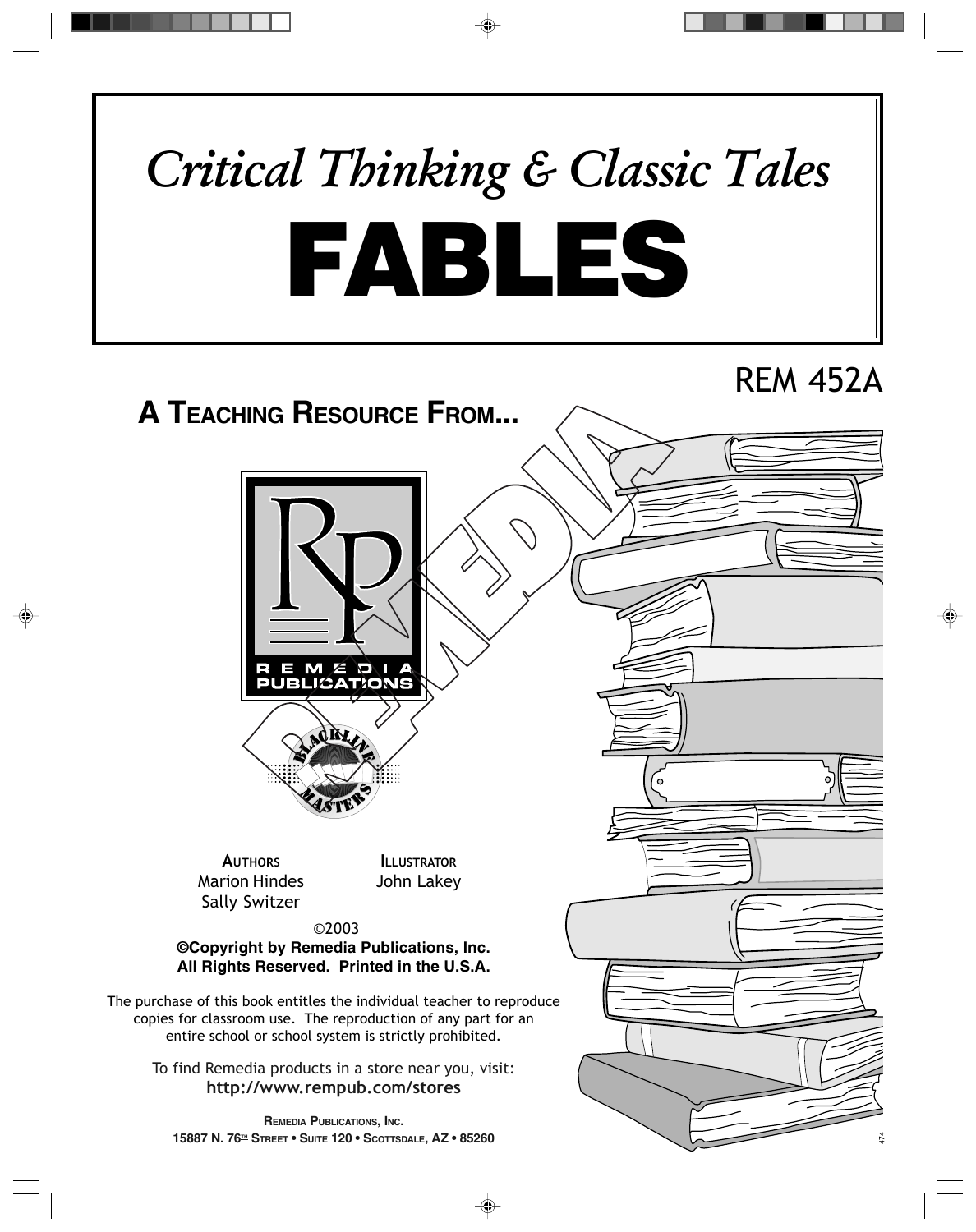### ABOUT THIS BOOK

A fable is a special kind of folktale. Folktales are stories handed down by word of mouth. Many are eventually written down. Like folktales, fables are found in cultures all over the world, from India to Africa to Eurasia. Aeosop's Fables, credited to a Greek slave, are some of the earliest and most famous.

Each fable has a number of interesting characteristics. It always teaches a lesson, or *moral*. Usually the characters are animals that are given human traits, which is an example of *personification*. A fable is *fiction*. It is also *fantasy*—always in the realm of the impossible or improbable. Finally, a fable is a form of *allegory*—a fictional story whose symbolic meaning is more important than its literal meaning.

The twelve fables in this book are each followed by a crossword puzzle that tests literal comprehension, as well as a set of comprehension questions based on the six levels of Bloom's Taxonomy: knowledge, comprehension, application, analysis, synthesis, and evaluation. Since the exercises range from simple to complex, they are ideal for the *differentiated classroom*.

The following is a more detailed explanation of the types of thinking skills involved at each level of Bloom's Taxonomy. It will help you understand why the comprehension and critical thinking questions are labeled and worded as they are. Keep in mind that these categories will overlap and intertwine. You will also find that many skills apply to more than one level of Bloom's Taxonomy.

- **Knowledge:** reading for details, finding facts, recalling information
- **Comprehension:** identifying the main idea, summarizing, determining sequence. Higher level comprehension skills include classifying, identifying cause and effect, making inferences, drawing conclusions, and predicting consequences of behavior.
- **Application:** applying story content to real life or to personal experience, converting abstract content to concrete situations, making use of knowledge learned
- **Analysis:** completing analogies, using logic, identifying the unstated moral of a story, recognizing patterns of behavior, breaking a whole into its component parts, seeing how parts relate to the whole, classifying
- **Synthesis:** predicting outcomes, drawing conclusions, comparing/contrasting, relating knowledge from several different areas, generalizing from given facts, combining parts of a whole in a new and different way
- **Evaluation:** making judgments, forming/expressing personal values, expressing/justifying an opinion, discerning fact from opinion, evaluating facts for accuracy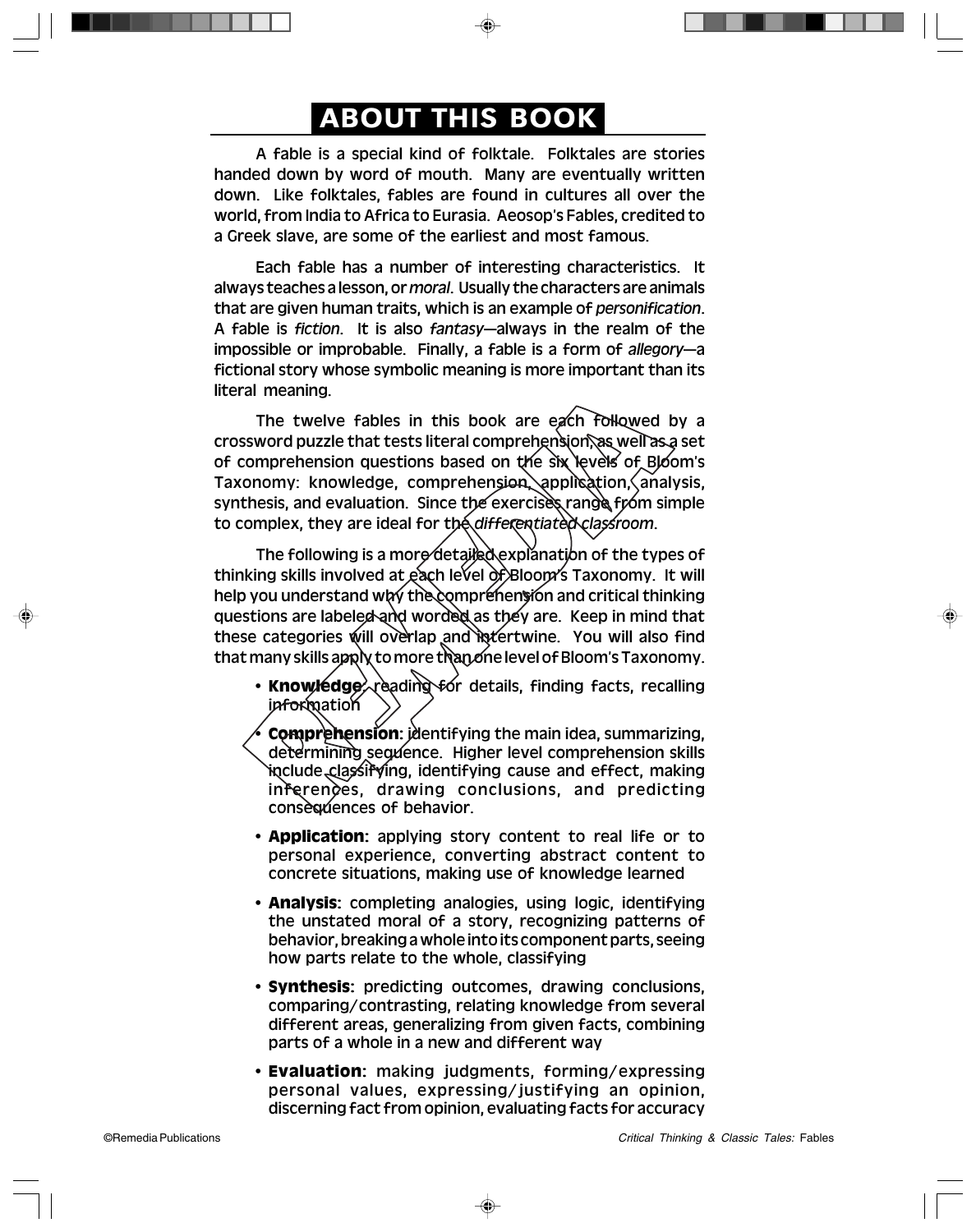In addition to fables, crossword puzzles, and questions based on Bloom's Taxonomy, this book features several literature response activities: The Venn Diagram Compare/Contrast Chart, the Story Map, Story Sequence, and a challenge activity called About This Story.

- **Venn Diagram Compare/Contrast Chart:** to help students increase their comprehension of a story by showing similarities and differences between characters (either in the same story or in two different stories) or between stories (for example, comparing or contrasting story plots, morals, or recurring themes)
- **Story Map:** to help the teacher assess the student's ability to recall the main events in the plot that move the story toward its resolution
- **Story Sequence:** to help students understand the most important events in a story and that those events happen in a certain sequence. The "time-order" words will help students organize their thoughts.
- **About This Story:** to help those students who are capable of exploring the elements of a story, such as, characters, plot, setting, theme, recurring themes, personification, author's purpose, etc.

The high-quality **audio CD**, which may be found inside the back cover of this book, follows each story word for word.

You will find the **Chart of Skills** (inside the front cover) to be a valuable teaching tool. It shows precisely which skills are targeted in every story. The chart will enable you to choose a selection according to the skills it covers, or to simply be informed about the skills you will be teaching with each story.

#### **Suggestions For Using This Book:**

- Use the stories and follow-up activities with individual students or with small groups of students who are reading at the same level. They make an excellent at-home practice or partner reading activity. Oral discussion of work as it is completed will increase the level of student understanding.
- The audio CD is ideal for use with students who are experiencing reading difficulties. By listening to the story or following along as it is being read, those students will have a greater chance at comprehension success.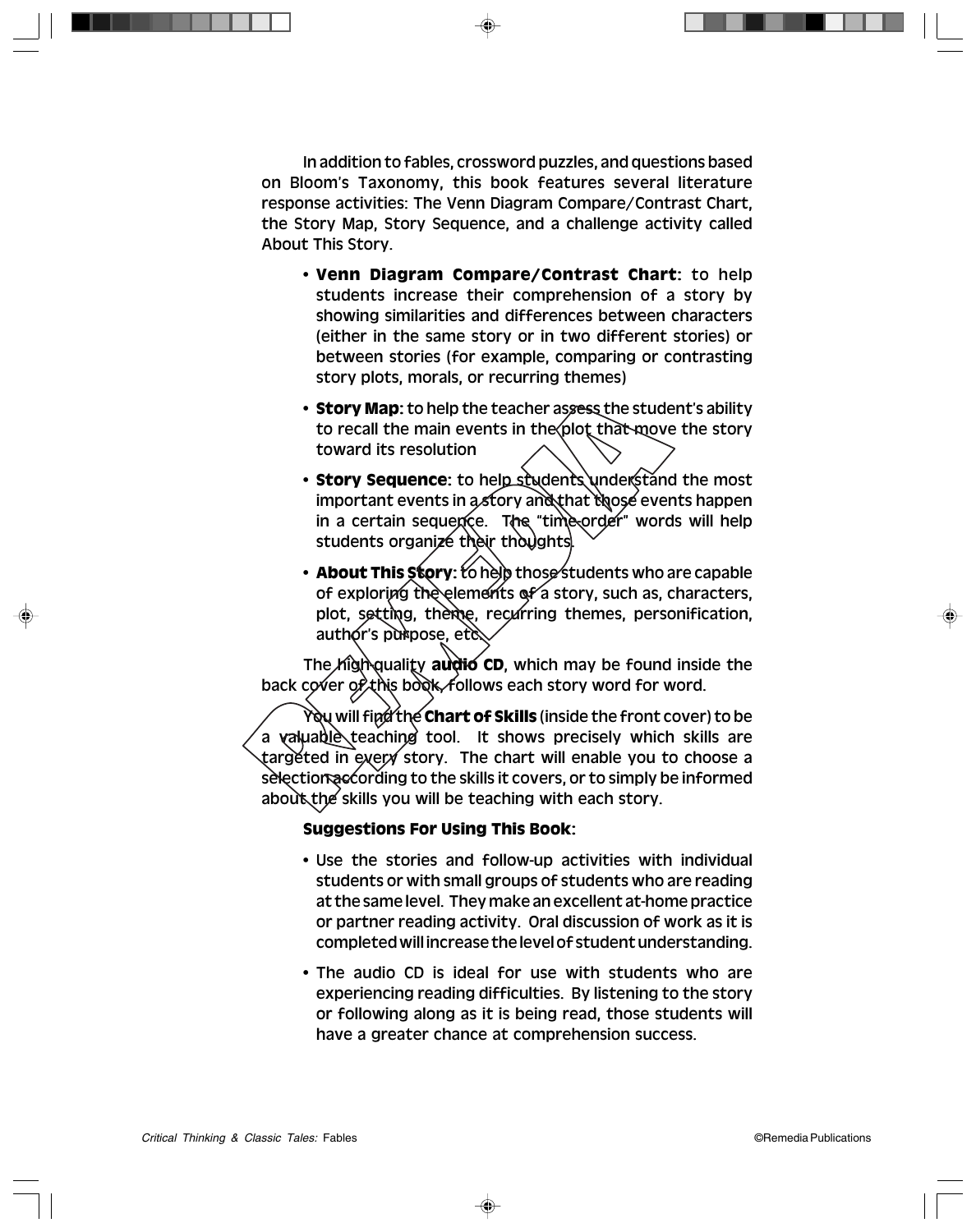## CONTENTS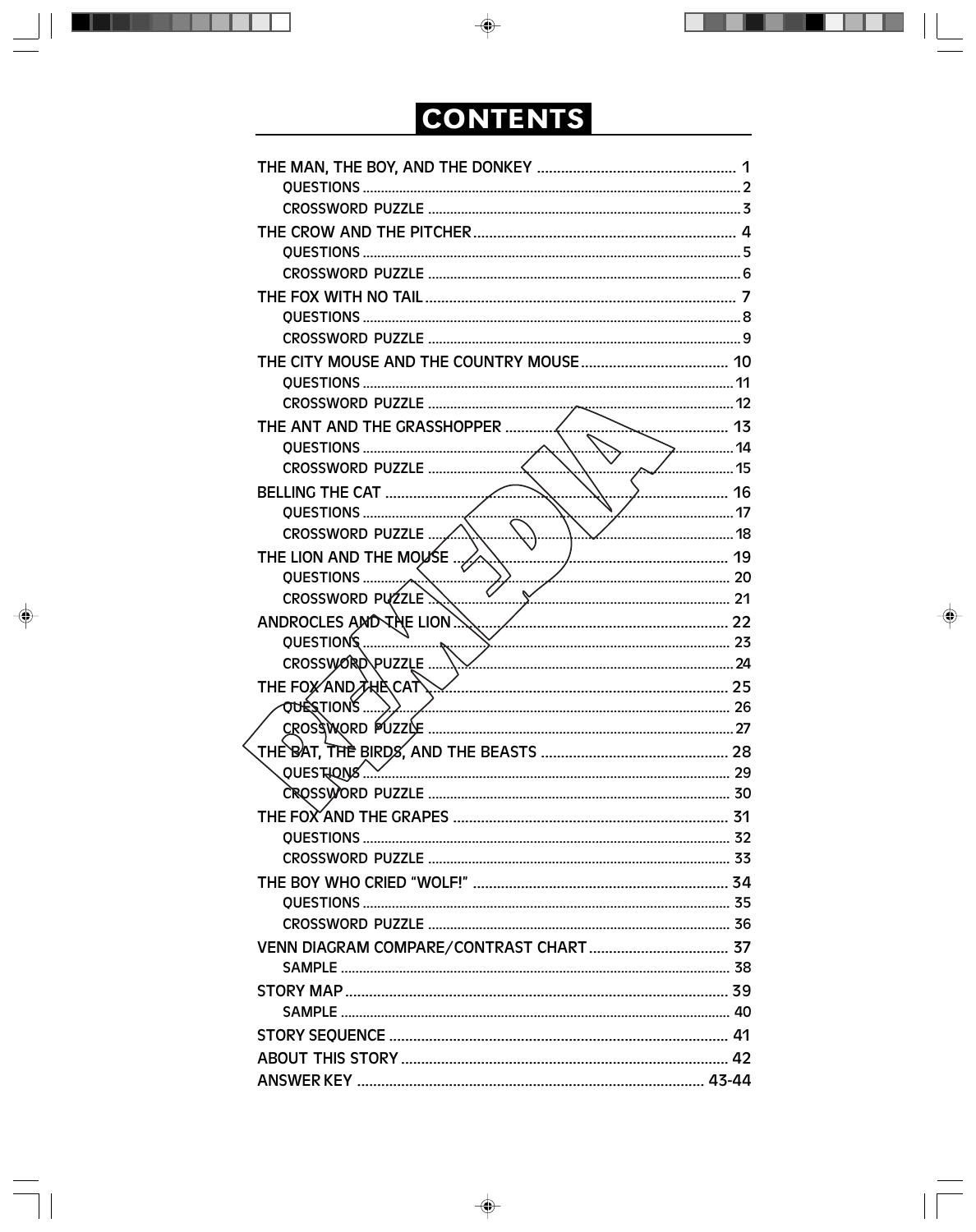## **THE CITY MOUSE AND THE COUNTRY MOUSE**

One day a mouse who lived in the big city went to visit his cousin who lived out in the country. The country mouse was very happy that his favorite cousin was on his way. He had not seen him for a long time.

The country mouse worked very hard to clean his den and find lots of good food. There were bits of cheese, bacon, bread, and beans.

The city mouse ate the food which his country cousin had for him. Soon the mouse from the city began to brag about his way of life. He told his cousin that the food in the city was much better. He said there were many different fancy kinds of foods where he came from. He invited the country mouse to come to the city to taste the wonderful food.

The two mice went to a big house in the city. The people who lived there had finished a huge feast. The mice began to taste all the food that was left on the table. They were eating cakes, pies, jam, roast beef, and other fine food.

Suddenly, the two big dogs that lived in the house came barking into the room and chased the mice away. The country mouse was very afraid and decided to go back to his own home right away.

The country mouse had learned the lesson that it is better to live a simple life where it is safe than to live a fancy life in a dangerous place.

MAIN IDEA– COMPREHENSION

1. Write what this story was mainly about in one or two sentences.

 $\overline{\phantom{a}}$  , and the contract of the contract of the contract of the contract of the contract of the contract of the contract of the contract of the contract of the contract of the contract of the contract of the contrac

 $\overline{\phantom{a}}$  , and the contract of the contract of the contract of the contract of the contract of the contract of the contract of the contract of the contract of the contract of the contract of the contract of the contrac

 $\overline{\phantom{a}}$  , and the contract of the contract of the contract of the contract of the contract of the contract of the contract of the contract of the contract of the contract of the contract of the contract of the contrac

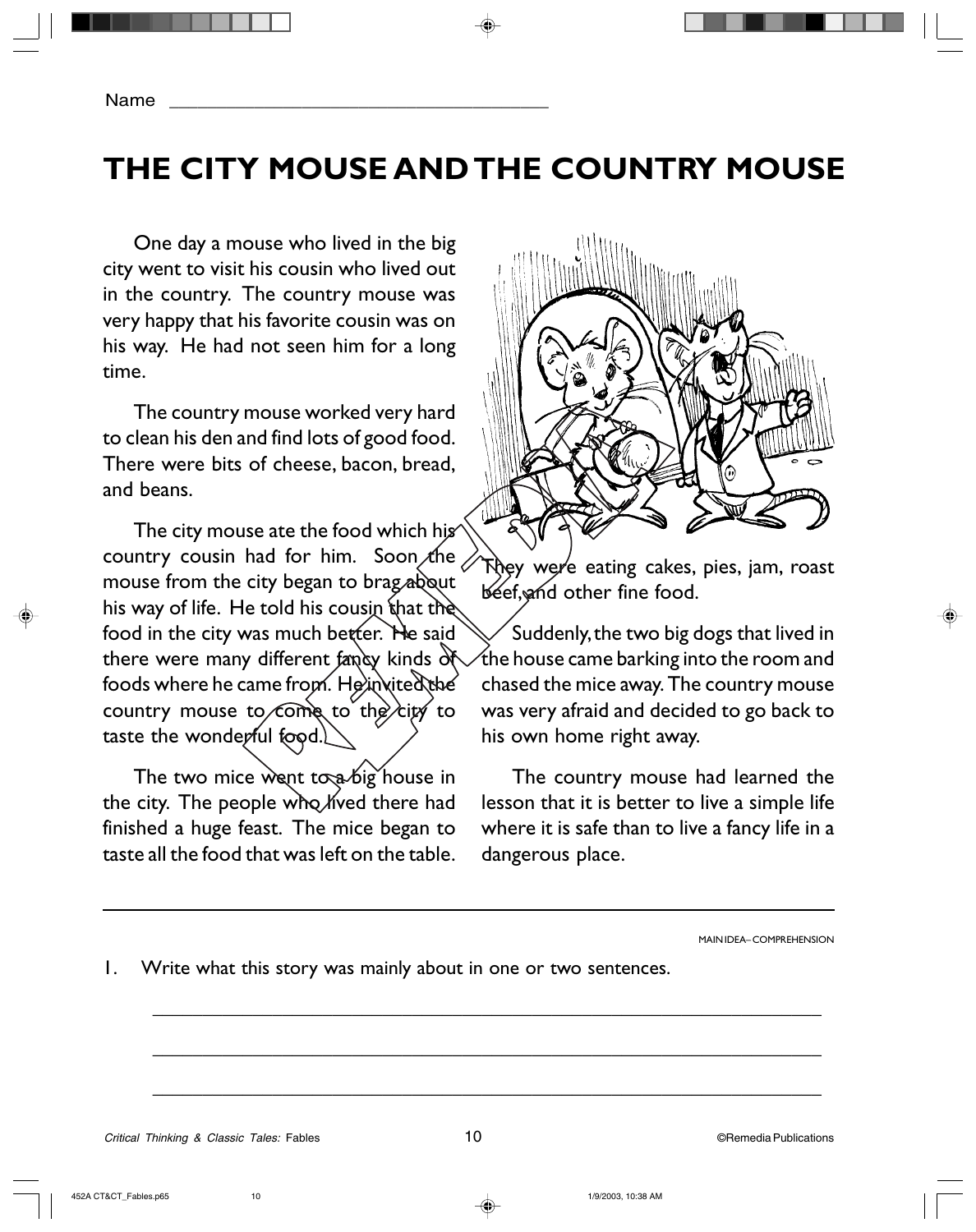READING FOR DETAILS – KNOWLEDGE AND COMPREHENSION

1. What did the country mouse do to prepare for the city mouse's visit?

 $\overline{\phantom{a}}$  , and the contract of the contract of the contract of the contract of the contract of the contract of the contract of the contract of the contract of the contract of the contract of the contract of the contrac

 $\overline{\phantom{a}}$  , and the contract of the contract of the contract of the contract of the contract of the contract of the contract of the contract of the contract of the contract of the contract of the contract of the contrac

 $\overline{\phantom{a}}$  , and the contract of the contract of the contract of the contract of the contract of the contract of the contract of the contract of the contract of the contract of the contract of the contract of the contrac

 $\overline{\phantom{a}}$  , and the contract of the contract of the contract of the contract of the contract of the contract of the contract of the contract of the contract of the contract of the contract of the contract of the contrac

 $\overline{\phantom{a}}$  , and the contract of the contract of the contract of the contract of the contract of the contract of the contract of the contract of the contract of the contract of the contract of the contract of the contrac

 $\overline{\phantom{a}}$  , and the contract of the contract of the contract of the contract of the contract of the contract of the contract of the contract of the contract of the contract of the contract of the contract of the contrac

 $\overline{\phantom{a}}$  , and the contract of the contract of the contract of the contract of the contract of the contract of the contract of the contract of the contract of the contract of the contract of the contract of the contrac

 $\overline{\phantom{a}}$  , and the contract of the contract of the contract of the contract of the contract of the contract of the contract of the contract of the contract of the contract of the contract of the contract of the contrac

 $\overline{\phantom{a}}$  , and the contract of the contract of the contract of the contract of the contract of the contract of the contract of the contract of the contract of the contract of the contract of the contract of the contrac

- 2. What did the city mouse brag about to his cousin the country mouse?
- 3. Why did the city mouse invite the country mouse to come home with him?
- 4. What happened as the two mice were eating the fancy city food?
- 5. What is the moral of this story?

SEQUENCE – COMPREHENSION

6. Number these events in the order they happened:

The country mouse decided to return to the country.

\_\_\_\_\_ The country mouse went to visit the city mouse.

**The city mouse visited the country mouse.** 

ANALYSIS

7. What are the two main settings, or scenes, of this story (where it takes place)?

EVALUATION

8. Do you think the city mouse should have bragged about how much better city food was than country food? Why or why not? (You may use another sheet of paper.)

 $\overline{\phantom{a}}$  , and the contract of the contract of the contract of the contract of the contract of the contract of the contract of the contract of the contract of the contract of the contract of the contract of the contrac